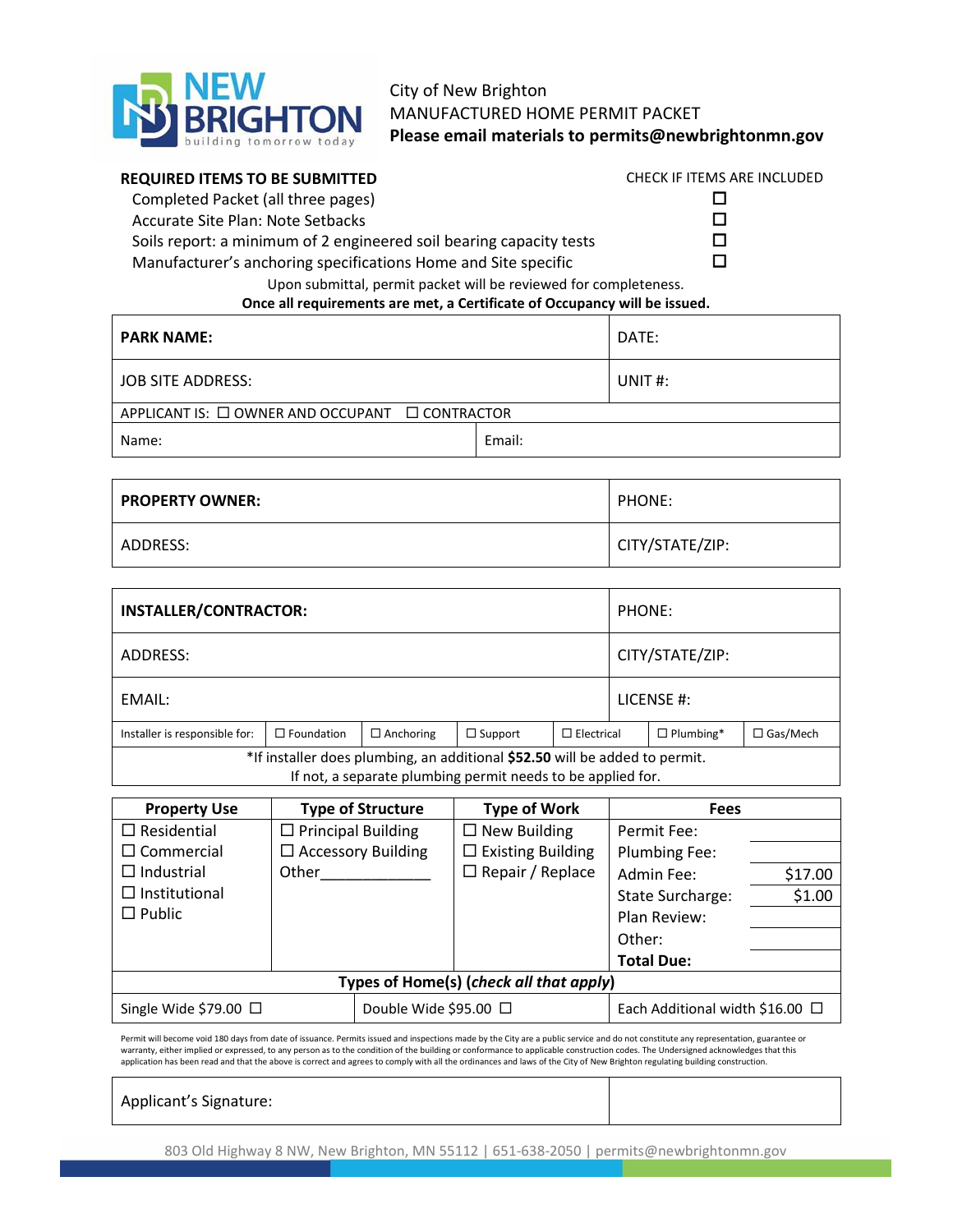## **Electrical, Plumbing & Mechanical** permits are REQUIRED.

A Certificate of Occupancy may not be obtained until all permit requirements are met.

Please identify below the person(s) responsible for each permit type:

| <b>Electrical Work:</b>                                                  | PHONE:          |  |
|--------------------------------------------------------------------------|-----------------|--|
| ADDRESS:                                                                 | CITY/STATE/ZIP: |  |
| EMAIL:                                                                   | LICENSE #:      |  |
| NOTE: Any electrical work must be performed by a MN licensed contractor. |                 |  |

| <b>Plumbing Work:</b>                                   |                |                  |                  |  |  |
|---------------------------------------------------------|----------------|------------------|------------------|--|--|
| Identify the person responsible<br>for plumbing permit: | $\Box$ Plumber | $\Box$ Installer | $\Box$ Homeowner |  |  |
| NAME:                                                   |                |                  | PHONE:           |  |  |
| ADDRESS:                                                |                |                  | CITY/STATE/ZIP:  |  |  |
| EMAIL:                                                  |                |                  |                  |  |  |

| <b>Mechanical Work:</b>                                              |                                            |  |  |  |  |
|----------------------------------------------------------------------|--------------------------------------------|--|--|--|--|
| Identify the person responsible<br>for mechanical permit:            | $\Box$ HVAC Contractor<br>$\Box$ Homeowner |  |  |  |  |
| NAME:<br>PHONE:                                                      |                                            |  |  |  |  |
| ADDRESS:                                                             | CITY/STATE/ZIP:                            |  |  |  |  |
| EMAIL:                                                               |                                            |  |  |  |  |
| NOTE: Bonded HVAC contractors must have a city contractor's license. |                                            |  |  |  |  |